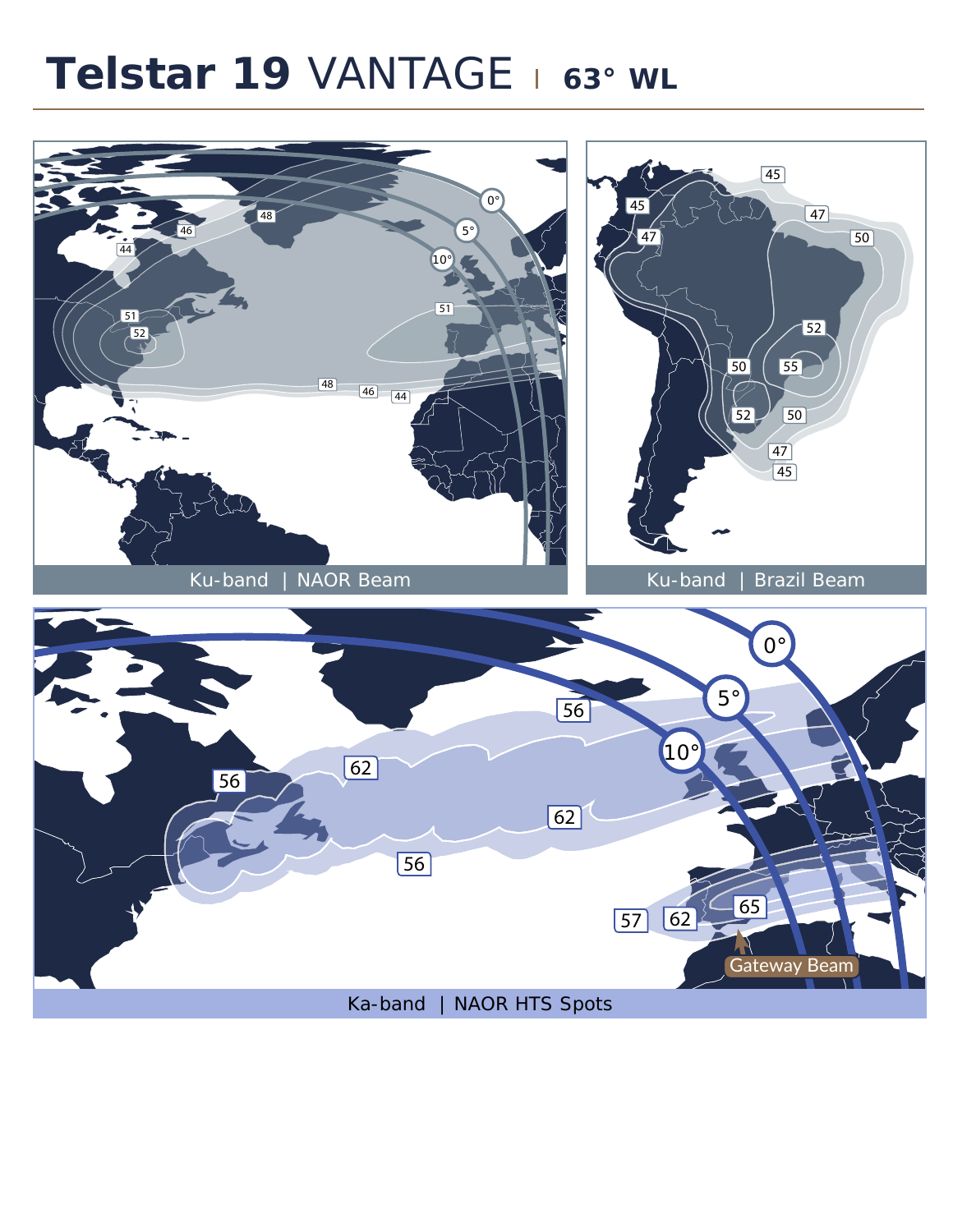



Telstar VANTAGE satellites combine broad regional beams with powerful HTS spot beams enabling customers to maximize throughput and spectral efficiency while optimizing network performance.